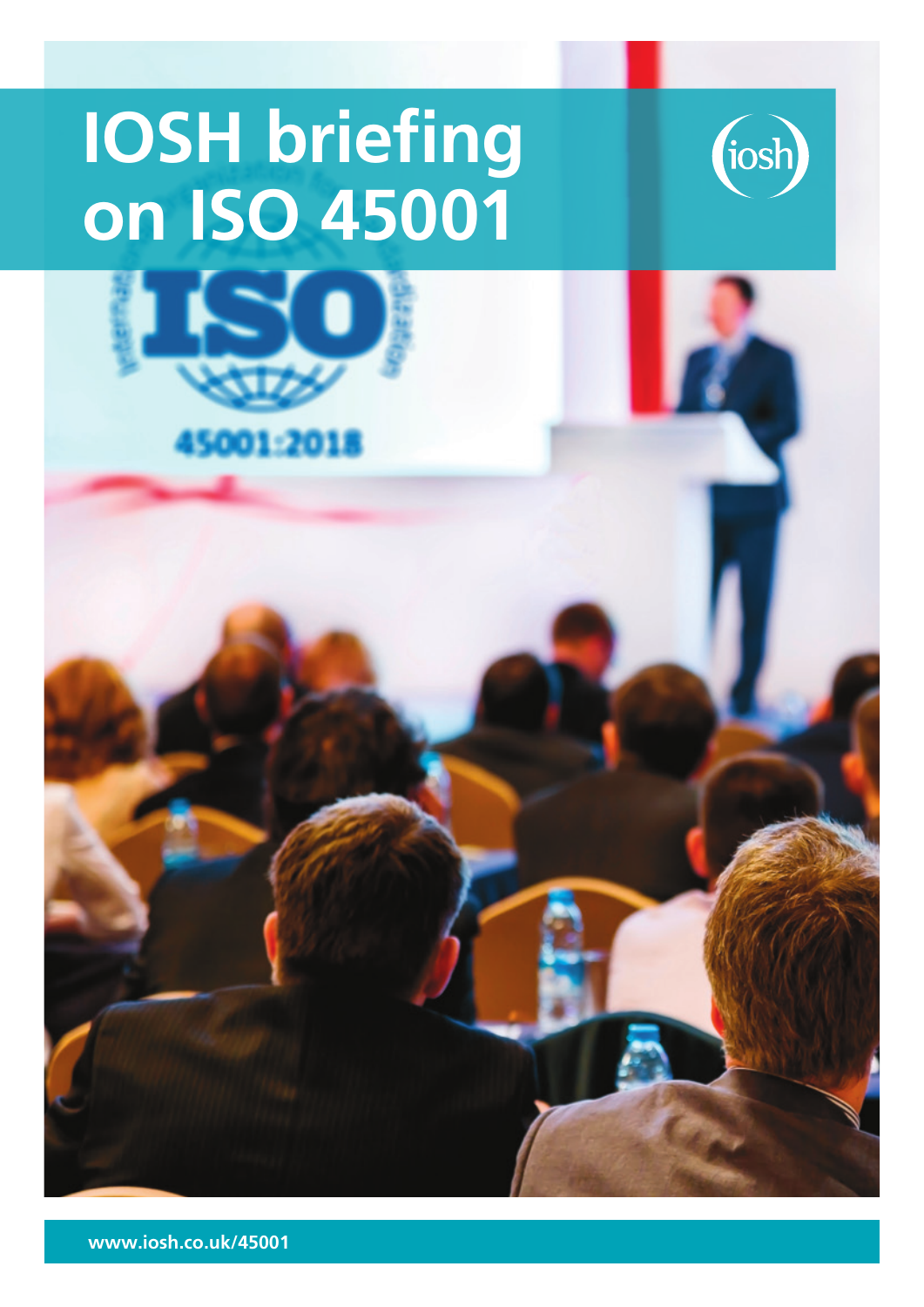#### Why is more action needed on occupational health and safety?

More action is needed in order to tackle the huge human, societal and economic toll of health and safety failure across the globe. It is estimated that annually 2.78 million people are killed by work accidents and disease and there are around 374 million non-fatal work accidents worldwide. Around four per cent of world GDP is lost to work accidents and diseases [source: ILO].

Clearly, poor risk management is not an acceptable or sustainable model. Managing occupational health and safety risk not only prevents injury, illness and death, it also helps to support business success and sustain the economy.

#### Why is a new standard needed?

International standards are important because they help to build consensus and consistency and provide an internationally recognised benchmark.

In 1996 the British Standards Institute (BSI) created BS 8800, *Guide to occupational health and safety management*, and in 1999 worked with others to develop OHSAS 18001, which fulfilled the growing demand for a certifiable standard. This progressively gained a level of global acceptance – certifications number over 90,000 in 127 countries, with around 40 national versions. However, because its development was not based on international consensus and because there is no formal agreement between accreditation bodies and the OHSAS Project Group, the need for a truly internationally agreed certifiable standard remained.

In addition, ISO management system standards on quality, environment and food safety, for example, have led historically to some differences and confusion, with separate risk control systems. To help address this, ISO 9001 (QMS) and ISO 14001 (EMS) have recently been updated using the common framework (Annex SL) and so it makes sense that a new updated standard for OHSMS is available too.

In 2013 BSI proposed that the International Organization for Standardization (ISO) produce an international standard based on BS OHSAS 18001. ISO approved a project committee (ISO PC 283) to develop a new standard. That new international and certifiable standard, *Occupational health and safety management systems – requirements and guidance for use*, known as ISO 45001, has now been published.

### What are the potential benefits?

Applying ISO 45001 and effectively managing occupational health and safety risks can assist an organisation to:

- minimise occupational health and safety risk (including risk to mental and physical health) to all those working on its behalf
- improve its occupational health and safety performance continually
- integrate occupational health and safety into its business management system and processes

In addition to the humanitarian benefits of reduced injury, illness and death, good occupational health and safety management can help organisations to:

- ensure socially responsible and sustainable operations
- enhance productivity and customer loyalty
- improve reputation, reliability and business success
- attract clients and investment
- facilitate recruitment and retention of employees
- ensure legal compliance as a minimum
- reduce losses due to incidents and absence
- reduce downtime and disruption to operations
- reduce the cost of insurance premiums

### What are ISO 45001's main characteristics?

- It uses the 'Plan-Do-Check-Act' model, is risk-based and takes a similar approach to OHSAS 18001 and HSG65
- It gives the intended outcome of the system as: "...to prevent death, work-related injury and ill health to workers, to improve and provide a safe and healthy workplace for [an organisation's] workers and other persons under its control."
- In common with all new management system standards, ISO 45001 uses the same 'high-level structure' to help enable integration (common clauses, terms and definitions and core text, which is supplemented with discipline-specific additions), also known as 'Annex SL'

### Outline of clauses in the draft standard

- 1 Scope the applicability of this international standard
- 2 Normative references there are no normative references in this standard
- $3$  Terms and definitions outlines those that apply to this standard
- 4 Context of the organisation eg understanding needs and expectations of interested parties
- 5 Leadership and worker participation eg commitment, policy, roles and responsibilities, accountabilities, authorities and consultation
- 6 Planning eg setting occupational health and safety objectives and the actions needed to achieve them
- 7 Support eg resources, competence, awareness, communication, documented information
- 8 Operation eg operational planning and action, including change management, outsourcing, procurement and contractors, emergency preparedness
- 9 Performance evaluation eg measuring and monitoring, internal audit and management review
- 10 Improvement eg setting targets, investigating incidents and non-conformities, taking corrective actions

There is an accompanying Annex A (informative) guidance on the use of this international standard, which explains the various clauses.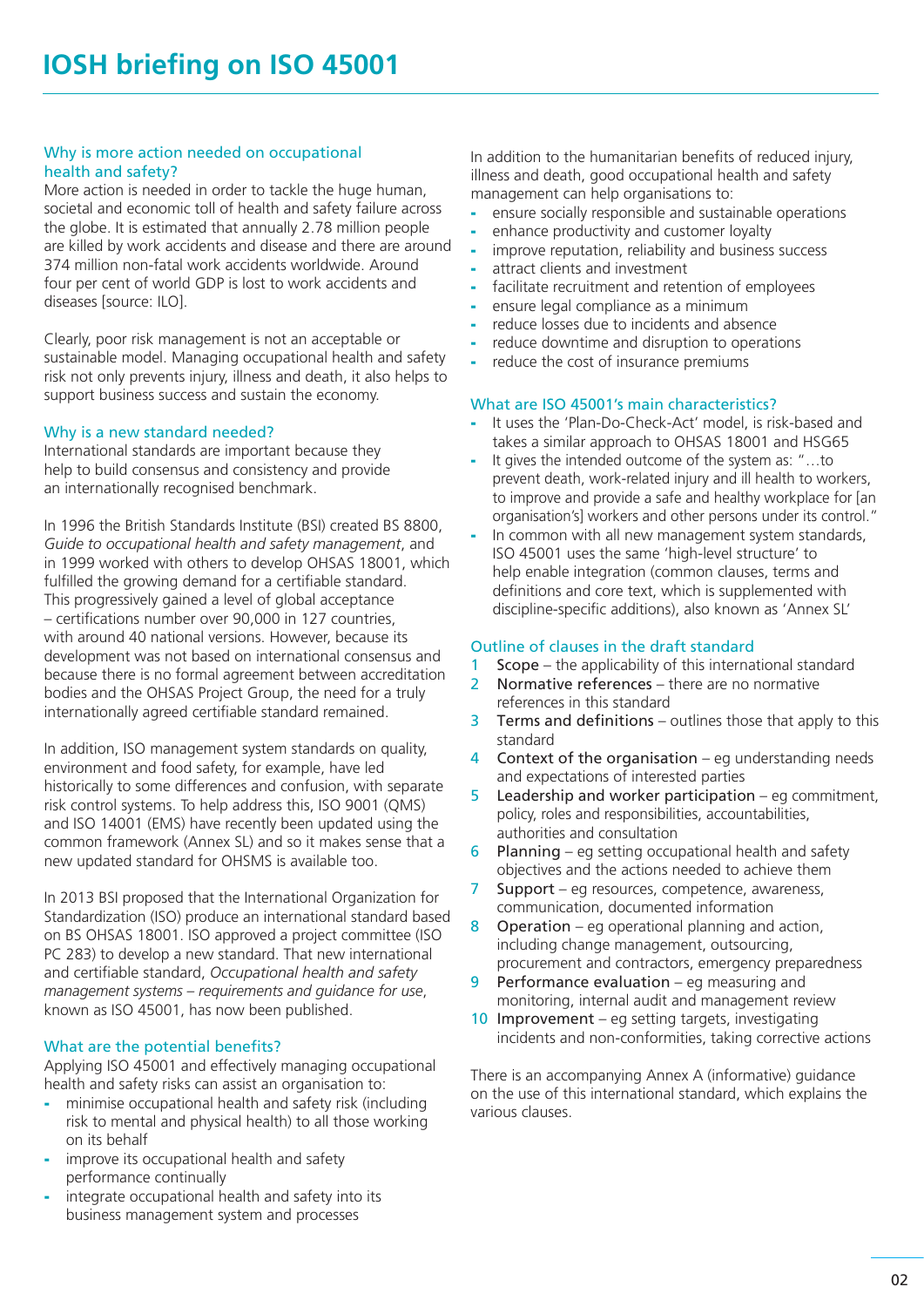## How does ISO 45001 differ from OHSAS 18001?

Main differences:

- $context of organization there must be consideration$ of wider issues such as supply chain and the local community; and cultural, social, political, legal, technological, economic and governance settings
- leadership top management (those who direct or control organisations) need to take an active role, eg set direction, foster trust, promote positive culture and communicate what needs to be done and why it is important
- documented information this includes electronic and processed information (eg use of smartphones or tablets) and does not refer to 'documentation', 'records' or 'documented procedures'

Also, more focus on:

- worker participation top management ensuring more non-managerial participation and supporting leadership and contribution from others
- $continual improvement there is a requirement for$ continual improvement objectives and process, such as to improve system efficacy and promote positive culture
- hierarchy of control there is emphasis on applying the 'hierarchy' at planning and operational stages, so that problems can be designed-out at the earliest stage
- risk management this requires ongoing assessment of risks and opportunities, for both occupational health and safety and the occupational safety and health management system itself
- compliance status requires a process to ensure that relevant legal and other requirements are taken into account, kept up-to-date and checked for compliance status
- contractors, procurement and outsourcing recognising the growth in these areas, there is a requirement for specific processes to manage these issues safely
- performance evaluation requires criteria for evaluation not only of occupational health and safety performance but also of the efficacy of the system

### What's happening next?

Following a four-year development period, ISO 45001 was published on 12 March 2018 and OHSAS 18001 will now be withdrawn. For organisations already certificated to OHSAS 18001, there will be a three-year migration period to move to ISO 45001. National Standards Bodies, such as the UK's BSI, have produced implementation guidance documents.

In the UK, the guidance document is BS 45002, published at the same time as ISO 45001. BSI will also publish a series of shorter topic-specific guides on various elements, such as occupational health, risk and investigation, throughout 2018. Other bodies, such as CQI, IRCA and TUC are providing their own guides.

IOSH continues to provide free materials and relevant training courses to support improvement – for more information email [iso45001@iosh.com.](mailto:iso45001%40iosh.com?subject=IOSH%20and%20ISO45001)

# What implications are there?

The differences between OHSAS 18001 and ISO 45001 could mean there are implications for organisations seeking certification and for their advisers; and also for auditors who are auditing to the new standard. Key areas include the requirement for demonstration of leadership and adequate consideration of an organisation's context.

For example, OSH practitioners may need to develop or refine their skills in helping managers to assess the internal and external factors affecting context (eg horizon-scanning and 'STEEPLE' analysis) and ensure effective engagement with relevant stakeholders and interested parties. They will also need to be able to prepare CEOs and other senior managers to be audited to this new standard. The introduction of ISO 45001 provides the opportunity for closer working relations between OSH practitioners and Boards, CEOs and other relevant corporate functions such as procurement, encouraging organisations to show more visible and socially responsible leadership.

Auditors who are auditing to ISO 45001 may need new skills, both interpersonal, in interviewing top management, and technical, in dealing with an increased variety of information sources and researching organisational context.

# What should organisations be doing?

Organisations seeking to improve their occupational health and safety management arrangements should review them against the requirements of ISO 45001. Those with OHSAS 18001 certification will have certification body auditors to advise on them on this. Such reviews involve a 'gap analysis' audit to identify any changes to existing processes that might be necessary.

Organisations without certification to an occupational safety and health management system standard, but considering seeking ISO 45001 certification, can purchase the standard and associated guidance and start preparatory work. They will need to engage a certification body to audit them and conduct the 'gap analysis'. This will identify specifically where and how their processes need to be improved to achieve the standard. To find a suitable certification body, organisations should consult their national accreditation body and, to identify these, see the International Accreditation Forum.

Of course, organisations can also opt to adopt the standard and follow the guidance without seeking certification if they choose. This will require an adequate internal audit process to check conformity against the requirements of the standard.

So, in summary, organisations should ensure effective occupational health and safety risk management is integral to their operations and that they have strong leadership, worker involvement, a competent workforce and a positive occupational health and safety culture. As well as reducing injury, illness and death, this can help enhance the organisation's reputation, resilience and results and ensure a sustainable and socially responsible future.